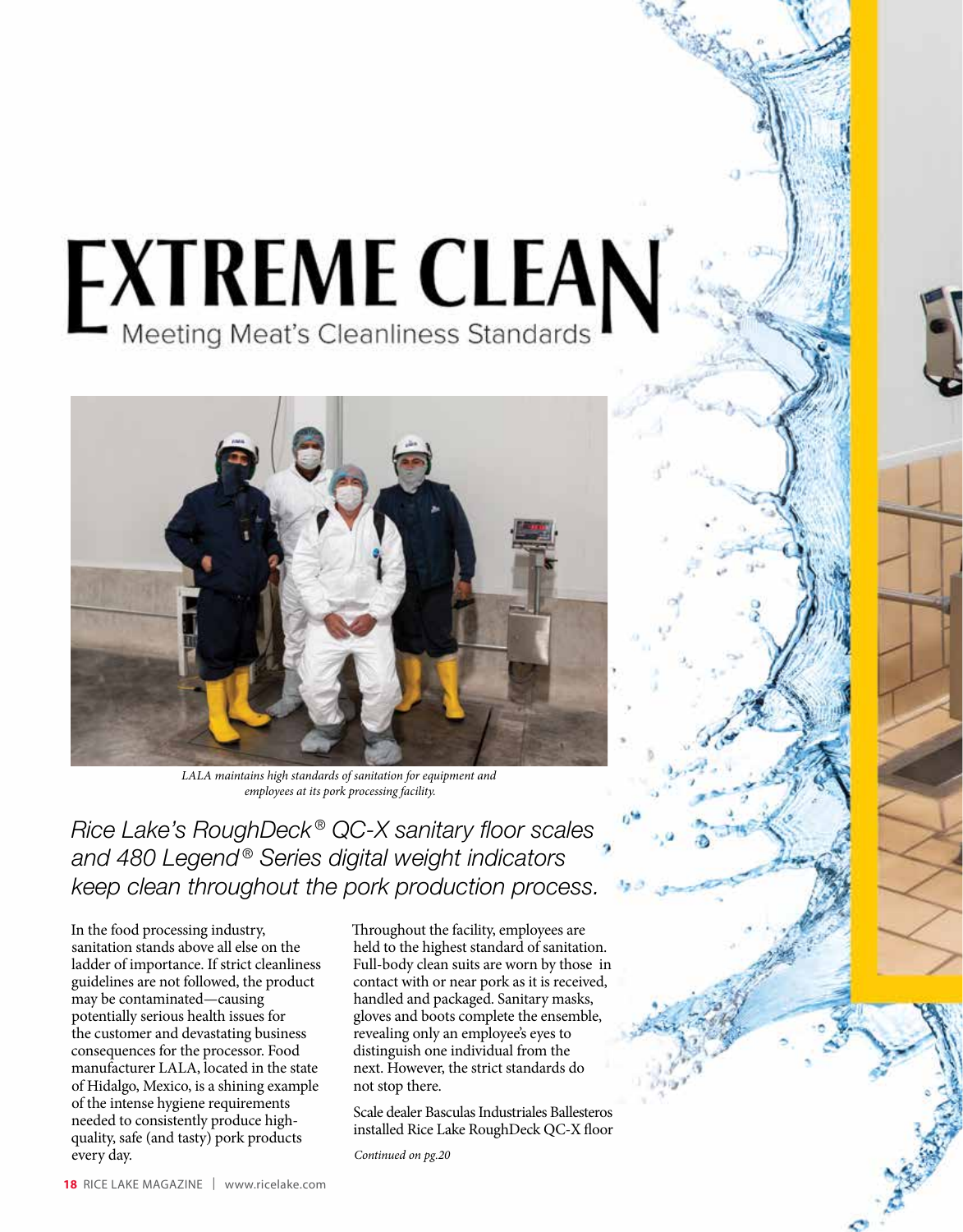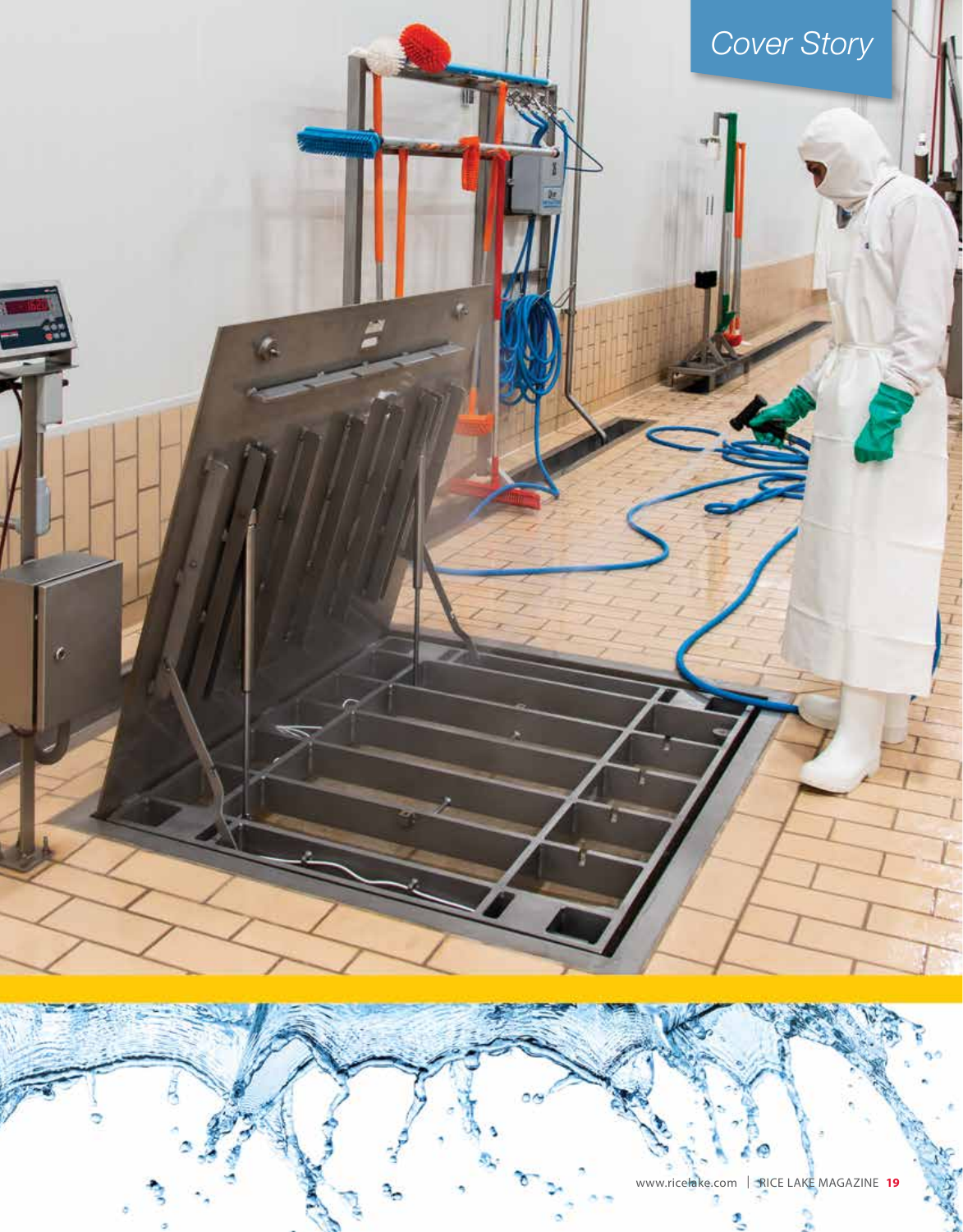scales wherever bulk pork weighments were needed, providing accurate readings without sacrificing sanitation or reliability.

It begins in the receiving room, where raw pork enters in large plastic-lined containers on pallets. A pit-mounted RoughDeck QC-X industrial floor scale is installed flush with the concrete floor, enclosed on three sides by safety rails to avoid side loading and unnecessary forklift traffic over the platform.

The pork is then transferred into 150-pound (70-kilogram) totes and weighed on a second pit-mounted RoughDeck QC-X floor scale for an additional measurement before entering cold storage. Differences in container capacity and fill level from the receiving room to the totes often result in weight changes. These loads, typically in the 2,200 to 3,300-pound range (1,000 to 1,500 kilograms), are essential for precise inventory tracking at this stage of the process.

Once ready for production into hot dogs, sausage or ham, the pork enters

enormous grinders and mixers to achieve the desired recipe. The expansive room incorporates a tile floor with abundant drains, as regular washdowns are mandatory as part of cleaning and sanitizing practices. A third pit-mounted QC-X floor scale resides in this area (and a fourth in a similar, adjacent room) surrounded by custom tilework tracing the frame's edges. Weighments are captured after each product has been processed.

Each RoughDeck QC-X floor scale at LALA utilizes a stainless steel indicator pedestal with built-in junction box enclosure for added protection. 480 Legend Series digital weight indicators provide bright weight readings to operators, which are also recorded through the communication port for validation and tracking.

Due to the environment, stainless steel is utilized for all surfaces (wherever possible) that might be in contact with food. Oscar Ballesteros, COO of Basculas Industriales Ballesteros, recommended the RoughDeck QC-X